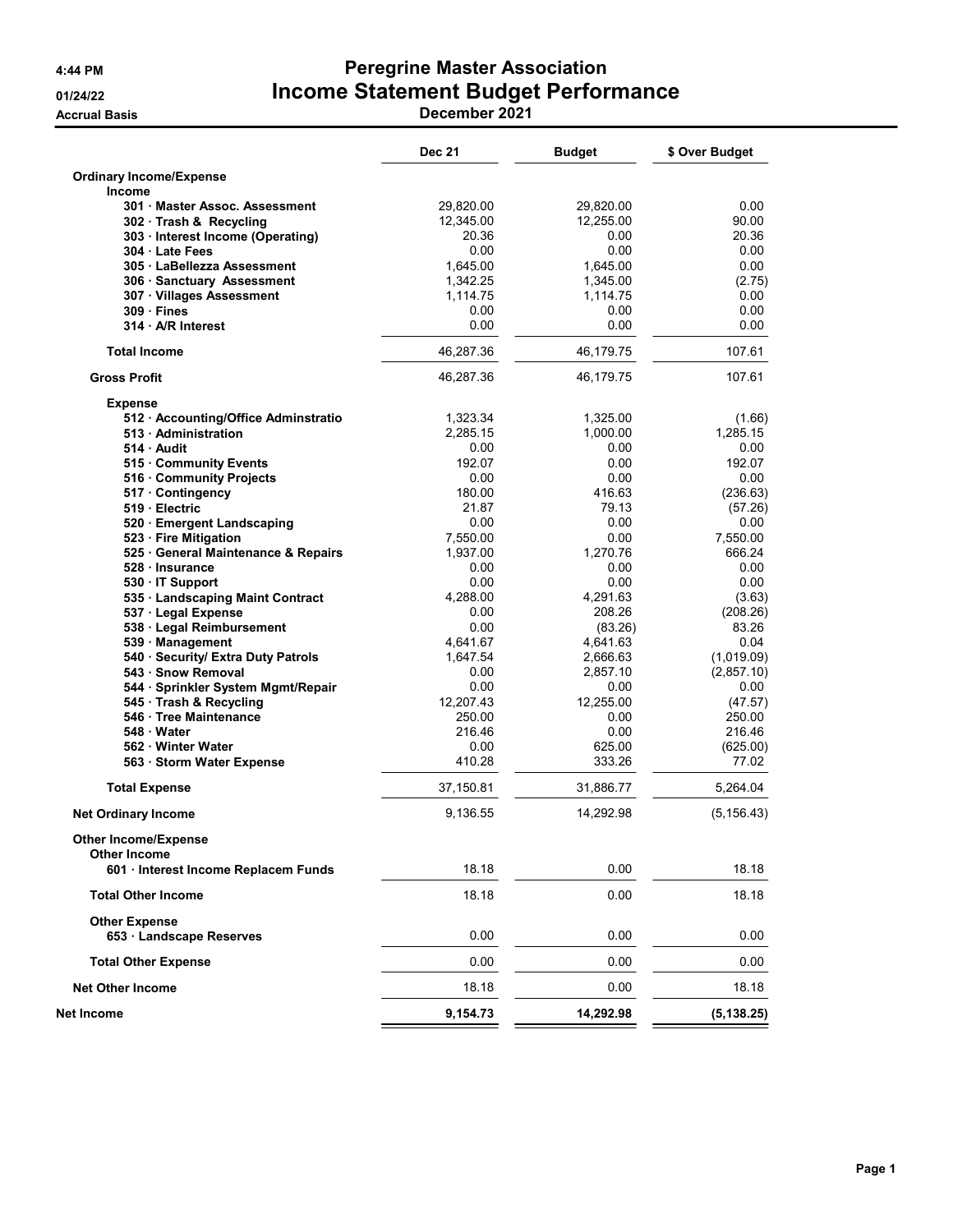# 4:44 PM Peregrine Master Association 01/24/22 **Income Statement Budget Performance**

Accrual Basis December 2021

|                                      | Jan - Dec 21 | <b>YTD Budget</b> | \$ Over Budget | <b>Annual Budget</b> |
|--------------------------------------|--------------|-------------------|----------------|----------------------|
| <b>Ordinary Income/Expense</b>       |              |                   |                |                      |
| Income                               |              |                   |                |                      |
| 301 Master Assoc. Assessment         | 357,840.00   | 357,840.00        | 0.00           | 357,840.00           |
| 302 Trash & Recycling                | 148,140.00   | 147,060.00        | 1,080.00       | 147,060.00           |
| 303 · Interest Income (Operating)    | 370.68       | 0.00              | 370.68         | 0.00                 |
| 304 Late Fees                        | 1,270.00     | 0.00              | 1,270.00       | 0.00                 |
| 305 · LaBellezza Assessment          | 19,740.00    | 19,740.00         | 0.00           | 19,740.00            |
| 306 Sanctuary Assessment             | 16,107.00    | 16,107.00         | 0.00           | 16,107.00            |
| 307 · Villages Assessment            | 13,377.00    | 13,377.00         | 0.00           | 13,377.00            |
| 309 · Fines                          | 380.00       | 0.00              | 380.00         | 0.00                 |
| 314 · A/R Interest                   | 188.01       | 0.00              | 188.01         | 0.00                 |
| <b>Total Income</b>                  | 557,412.69   | 554,124.00        | 3,288.69       | 554,124.00           |
| <b>Gross Profit</b>                  | 557,412.69   | 554,124.00        | 3,288.69       | 554,124.00           |
| <b>Expense</b>                       |              |                   |                |                      |
| 512 · Accounting/Office Adminstratio | 15,880.08    | 15,900.00         | (19.92)        | 15,900.00            |
| 513 · Administration                 | 14,752.86    | 17,950.00         | (3, 197.14)    | 17,950.00            |
| 514 Audit                            | 2,600.00     | 2,600.00          | 0.00           | 2,600.00             |
| 515 Community Events                 | 4,748.39     | 10,000.00         | (5,251.61)     | 10,000.00            |
| 516 Community Projects               | 500.00       | 1,850.00          | (1,350.00)     | 1,850.00             |
| 517 Contingency                      | 180.00       | 5,000.00          | (4,820.00)     | 5,000.00             |
| 519 Electric                         | 699.19       | 950.00            | (250.81)       | 950.00               |
| 520 · Emergent Landscaping           | 16,527.26    | 7,500.00          | 9,027.26       | 7,500.00             |
| 523 · Fire Mitigation                | 7,550.00     | 10,000.00         | (2,450.00)     | 10,000.00            |
| 525 · General Maintenance & Repairs  | 14,209.84    | 15,250.00         | (1,040.16)     | 15,250.00            |
| 528 · Insurance                      | 12,465.00    | 13,500.00         | (1,035.00)     | 13,500.00            |
| 530 · IT Support                     | 2.048.00     | 3,000.00          | (952.00)       | 3,000.00             |
| 535 · Landscaping Maint Contract     | 51,456.00    | 51,500.00         | (44.00)        | 51,500.00            |
| 537 · Legal Expense                  | 2,184.50     | 2,500.00          | (315.50)       | 2,500.00             |
| 538 · Legal Reimbursement            | 0.00         | (1,000.00)        | 1,000.00       | (1,000.00)           |
| 539 Management                       | 55,700.04    | 55,700.00         | 0.04           | 55,700.00            |
| 540 · Security/ Extra Duty Patrols   | 29,716.63    | 32,000.00         | (2, 283.37)    | 32,000.00            |
| 543 · Snow Removal                   | 15,102.00    | 20,000.00         | (4,898.00)     | 20,000.00            |
| 544 · Sprinkler System Mgmt/Repair   | 6,761.92     | 15,000.00         | (8, 238.08)    | 15,000.00            |
| 545 · Trash & Recycling              | 146,521.61   | 147,060.00        | (538.39)       | 147,060.00           |
| 546 · Tree Maintenance               | 2,225.00     | 3,850.00          | (1,625.00)     | 3,850.00             |
| 548 · Water                          | 61,838.49    | 69,600.00         | (7,761.51)     | 69,600.00            |
|                                      |              |                   |                |                      |
| 562 · Winter Water                   | 0.00         | 2,500.00          | (2,500.00)     | 2,500.00             |
| 563 · Storm Water Expense            | 4,012.43     | 4,000.00          | 12.43          | 4,000.00             |
| <b>Total Expense</b>                 | 467,679.24   | 506,210.00        | (38, 530.76)   | 506,210.00           |
| <b>Net Ordinary Income</b>           | 89,733.45    | 47,914.00         | 41,819.45      | 47,914.00            |
| <b>Other Income/Expense</b>          |              |                   |                |                      |
| <b>Other Income</b>                  |              |                   |                |                      |
| 601 · Interest Income Replacem Funds | 1,585.72     | 0.00              | 1,585.72       | 0.00                 |
| <b>Total Other Income</b>            | 1,585.72     | 0.00              | 1,585.72       | 0.00                 |
| <b>Other Expense</b>                 |              |                   |                |                      |
| 653 · Landscape Reserves             | 46,897.50    | 45,000.00         | 1,897.50       | 45,000.00            |
| <b>Total Other Expense</b>           | 46,897.50    | 45,000.00         | 1,897.50       | 45,000.00            |
| <b>Net Other Income</b>              | (45, 311.78) | (45,000.00)       | (311.78)       | (45,000.00)          |
| Net Income                           | 44,421.67    | 2,914.00          | 41,507.67      | 2,914.00             |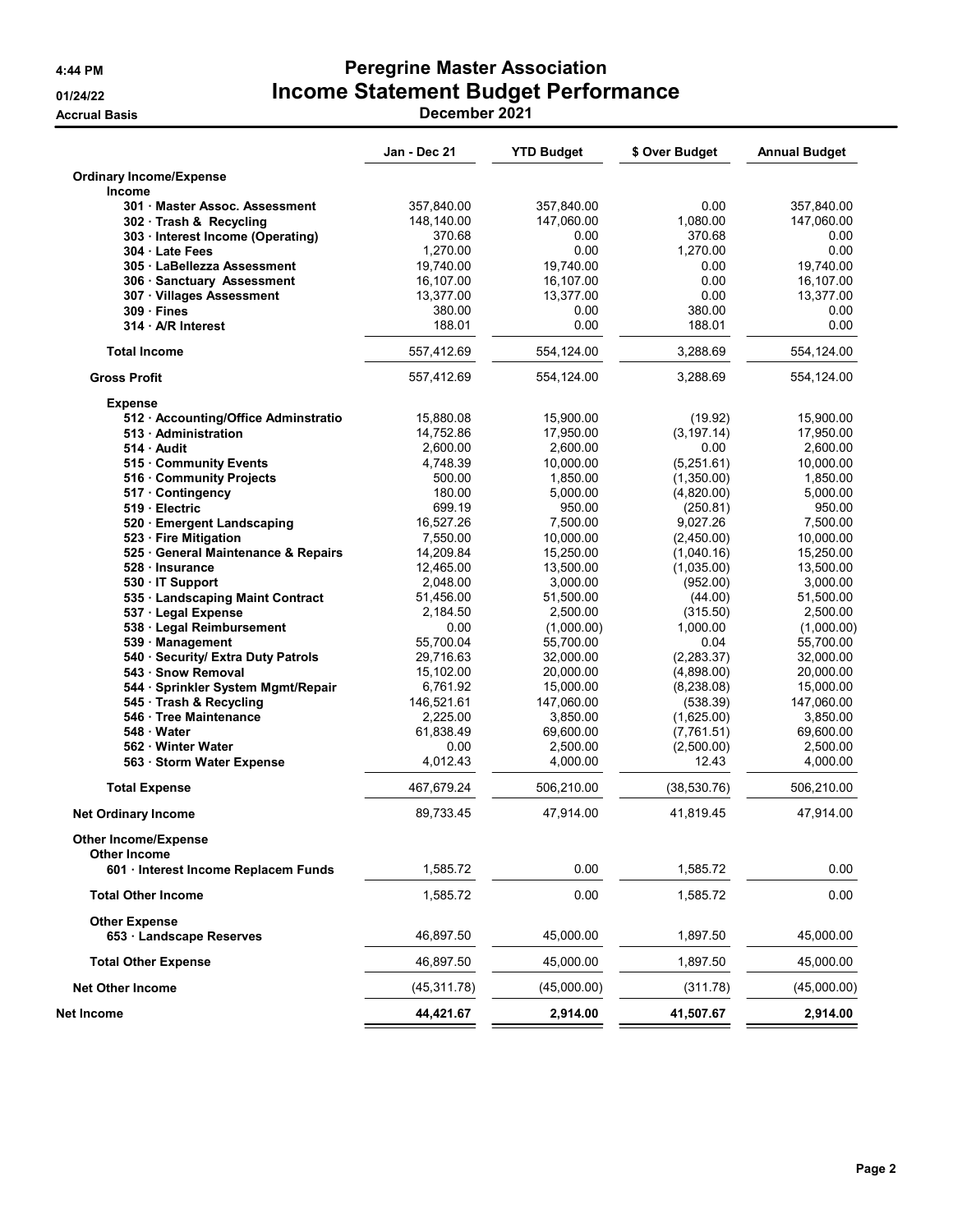### 4:44 PM Peregrine Master Association 01/24/22 **Balance Sheet** As of December 31, 2021

|                                                         | Dec 31, 21              |
|---------------------------------------------------------|-------------------------|
| <b>ASSETS</b>                                           |                         |
| <b>Current Assets</b>                                   |                         |
| <b>Checking/Savings</b>                                 |                         |
| 100 Operating Accounts                                  |                         |
| 101 · ENT - Checking                                    | 142,153.56              |
| 102 · ENT Operat Savings<br>106 Chase Operating MM .04% | 75,349.00<br>194,953.90 |
|                                                         |                         |
| Total 100 · Operating Accounts                          | 412,456.46              |
| 150 Reserve Savings Accounts                            |                         |
| 148RES Huntington MM .01%                               | 114,657.70              |
| 149RES ENT Reserve MM .20%                              | 70,217.61               |
| 151RES · Wells F Advis Reserve MM .05%                  | 162,817.91              |
| Total 150 · Reserve Savings Accounts                    | 347,693.22              |
| <b>Total Checking/Savings</b>                           | 760,149.68              |
| <b>Accounts Receivable</b>                              |                         |
| 110 · Accounts Receivable                               | 292,778.25              |
| <b>Total Accounts Receivable</b>                        | 292,778.25              |
| <b>Total Current Assets</b>                             | 1,052,927.93            |
| <b>TOTAL ASSETS</b>                                     | 1,052,927.93            |
| <b>LIABILITIES &amp; EQUITY</b><br>Liabilities          |                         |
| <b>Current Liabilities</b>                              |                         |
| <b>Accounts Payable</b>                                 |                         |
| 20000 · Accounts Payable                                | 4,288.00                |
| <b>Total Accounts Payable</b>                           | 4,288.00                |
| <b>Other Current Liabilities</b>                        |                         |
| 204 · Trash Service - PreBilled                         | 150,150.00              |
| 205 · Master Assessments - PreBilled                    | 357,840.00              |
| 208 La Bellezza - PreBilled                             | 19,740.00               |
| 209 · Sanctuary@Peregrine - PreBilled                   | 16,107.00               |
| 210 · Villages@Peregrine - PreBilled                    | 13,377.00               |
| <b>Total Other Current Liabilities</b>                  | 557,214.00              |
| <b>Total Current Liabilities</b>                        | 561,502.00              |
| <b>Total Liabilities</b>                                | 561,502.00              |
| Equity                                                  |                         |
| 296 Fund Balance                                        | 447,004.26              |
| <b>Net Income</b>                                       | 44,421.67               |
| <b>Total Equity</b>                                     | 491,425.93              |
|                                                         |                         |
| <b>TOTAL LIABILITIES &amp; EQUITY</b>                   | 1,052,927.93            |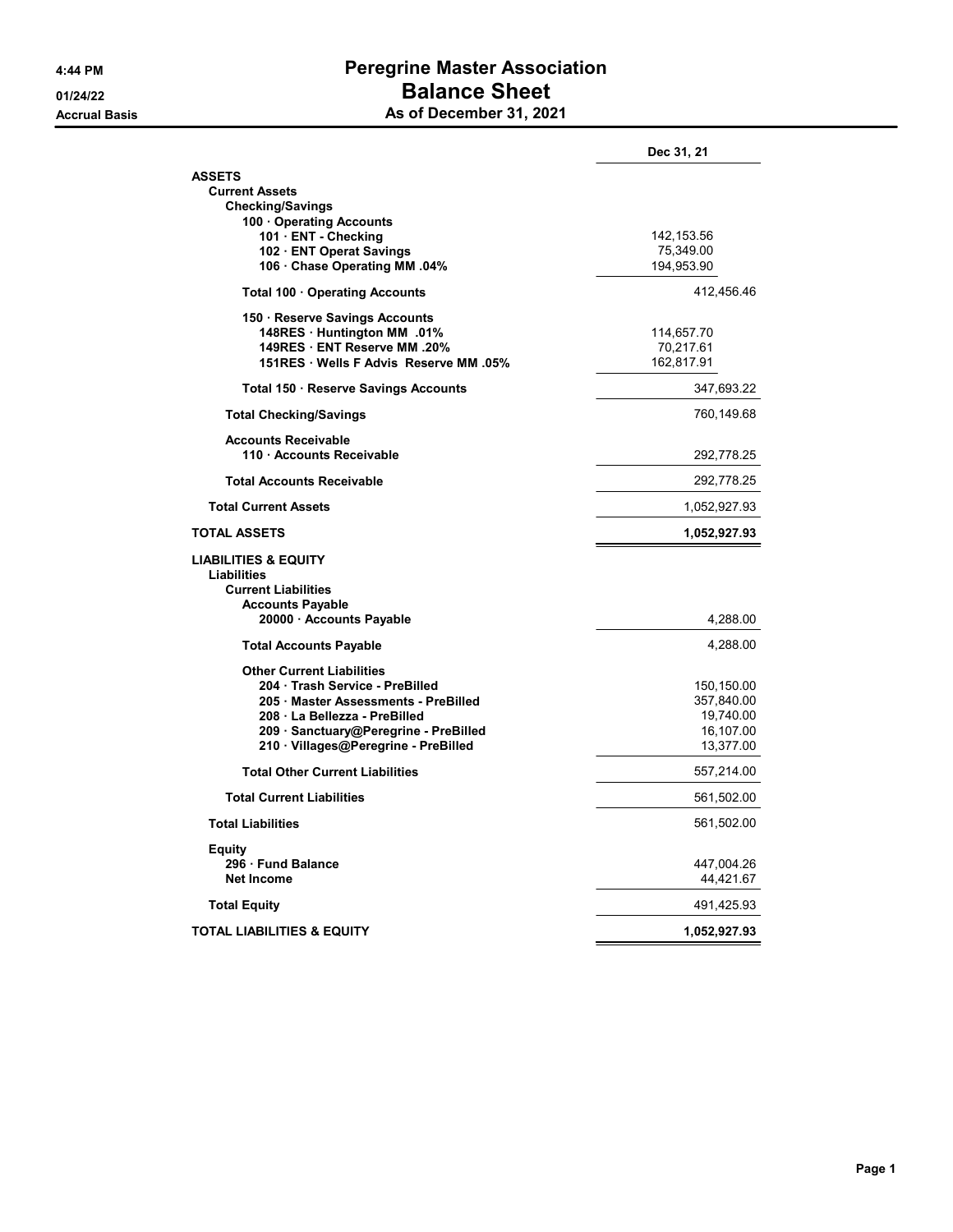# 2:27 PM Alpine Glen 01/05/22 **Income Statement Budget Performance**

Accrual Basis December 2021

|                                                     | <b>Dec 21</b> | <b>Budget</b> | Jan - Dec 21 | <b>YTD Budget</b> | <b>Annual Budget</b> |
|-----------------------------------------------------|---------------|---------------|--------------|-------------------|----------------------|
| <b>Ordinary Income/Expense</b>                      |               |               |              |                   |                      |
| Income                                              |               |               |              |                   |                      |
| 301 · Association Dues                              | 1,656.17      | 1,655.80      | 19,874.04    | 19,874.00         | 19,874.00            |
| 306 Interest                                        | 0.31          | 0.00          | 12.51        | 0.00              | 0.00                 |
| <b>Total Income</b>                                 | 1,656.48      | 1,655.80      | 19,886.55    | 19,874.00         | 19,874.00            |
| <b>Gross Profit</b>                                 | 1,656.48      | 1,655.80      | 19,886.55    | 19,874.00         | 19,874.00            |
| <b>Expense</b>                                      |               |               |              |                   |                      |
| 524 Lawn Contract                                   | 0.00          | 0.00          | 3,836.00     | 3,836.00          | 3,836.00             |
| 525 Landscape Maint                                 | 0.00          | 66.63         | 220.00       | 800.00            | 800.00               |
| 526 Contingency                                     | 0.00          | 50.00         | 0.00         | 600.00            | 600.00               |
| 527 General Mtc/ Repair                             | 0.00          | 100.00        | 0.00         | 1,200.00          | 1,200.00             |
| 528 · Pest Control                                  | 0.00          | 0.00          | 0.00         | 300.00            | 300.00               |
| 529 Irrigation Repairs                              | 0.00          | 0.00          | 694.28       | 1.000.00          | 1,000.00             |
| 530 · Tree Care                                     | 0.00          | 0.00          | 1,487.18     | 400.00            | 400.00               |
| 536 Electric - Uti Exp                              | 30.92         | 0.00          | 224.15       | 575.00            | 575.00               |
| 537 Water - Uti Exp                                 | 39.36         | 0.00          | 5.826.58     | 5,463.00          | 5,463.00             |
| 550 · Self Help Projects                            | 0.00          | 58.33         | 621.46       | 700.00            | 700.00               |
| 551 Mulch to Rock Projects                          | 0.00          | 416.67        | 5,000.00     | 5,000.00          | 5,000.00             |
| <b>Total Expense</b>                                | 70.28         | 691.63        | 17.909.65    | 19.874.00         | 19,874.00            |
| <b>Net Ordinary Income</b>                          | 1.586.20      | 964.17        | 1.976.90     | 0.00              | 0.00                 |
| <b>Other Income/Expense</b><br><b>Other Expense</b> |               |               |              |                   |                      |
| 651 Landscape Savings                               | 0.00          | 0.00          | 7,845.00     | 0.00              | 0.00                 |
| <b>Total Other Expense</b>                          | 0.00          | 0.00          | 7,845.00     | 0.00              | 0.00                 |
| <b>Net Other Income</b>                             | 0.00          | 0.00          | $-7,845.00$  | 0.00              | 0.00                 |
| Net Income                                          | 1,586.20      | 964.17        | $-5,868.10$  | 0.00              | 0.00                 |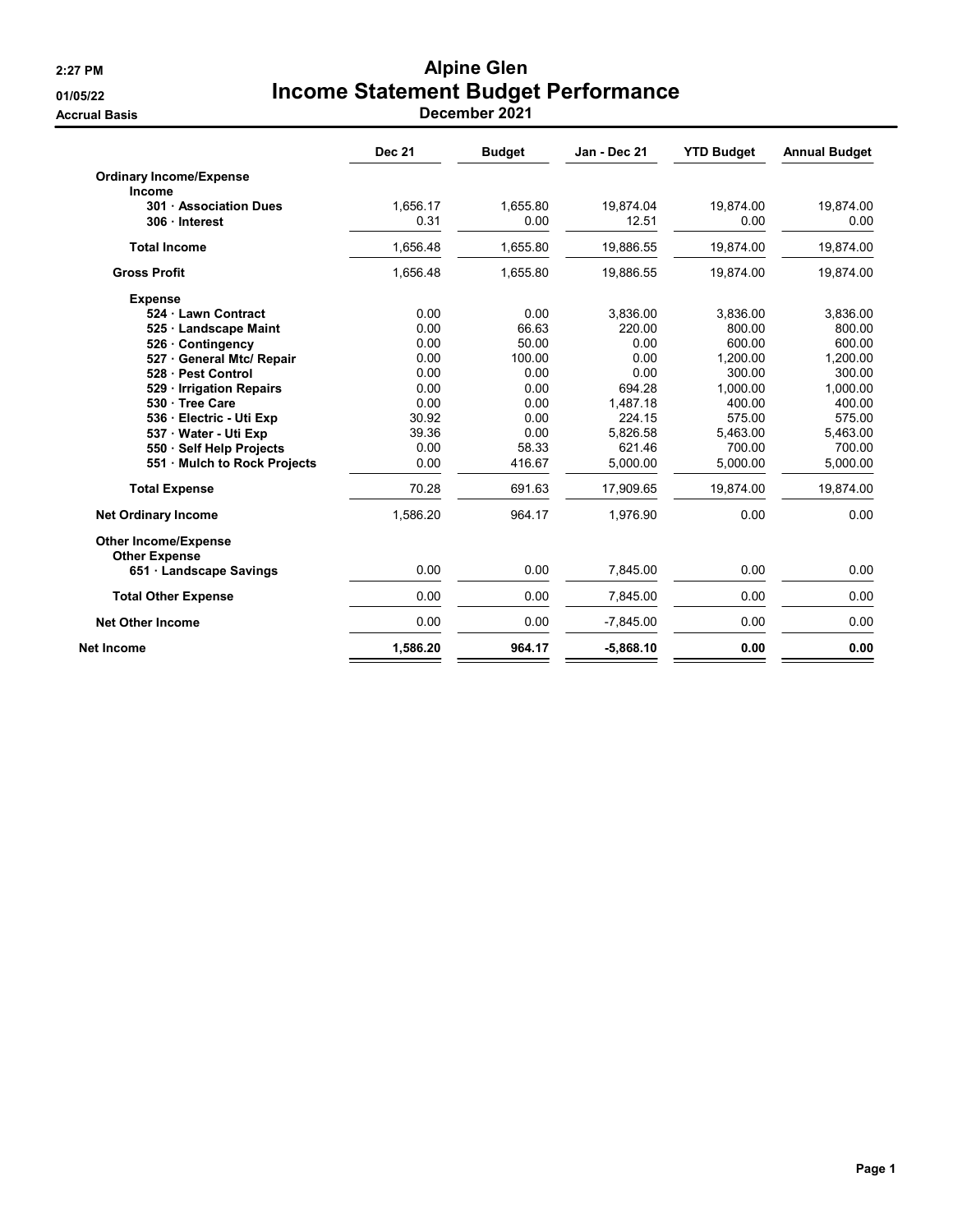### 2:27 PM Alpine Glen 01/05/22 Balance Sheet As of December 31, 2021

|                                                                                                                                                  | Dec 31, 21               |
|--------------------------------------------------------------------------------------------------------------------------------------------------|--------------------------|
| <b>ASSETS</b><br><b>Current Assets</b><br><b>Checking/Savings</b><br>101 ENT Checking<br>102 ENT Savings                                         | 24,053.60<br>4,338.78    |
| <b>Total Checking/Savings</b>                                                                                                                    | 28,392.38                |
| <b>Total Current Assets</b>                                                                                                                      | 28,392.38                |
| <b>TOTAL ASSETS</b>                                                                                                                              | 28,392.38                |
| <b>LIABILITIES &amp; EQUITY</b><br><b>Liabilities</b><br><b>Current Liabilities</b><br><b>Other Current Liabilities</b><br>205 · Pre Billed Dues | 21,849.96                |
| <b>Total Other Current Liabilities</b>                                                                                                           | 21,849.96                |
| <b>Total Current Liabilities</b>                                                                                                                 | 21,849.96                |
| <b>Total Liabilities</b>                                                                                                                         | 21,849.96                |
| <b>Equity</b><br>296 Fund Balance<br><b>Net Income</b>                                                                                           | 12,410.52<br>$-5,868.10$ |
| <b>Total Equity</b>                                                                                                                              | 6,542.42                 |
| <b>TOTAL LIABILITIES &amp; EQUITY</b>                                                                                                            | 28,392.38                |
|                                                                                                                                                  |                          |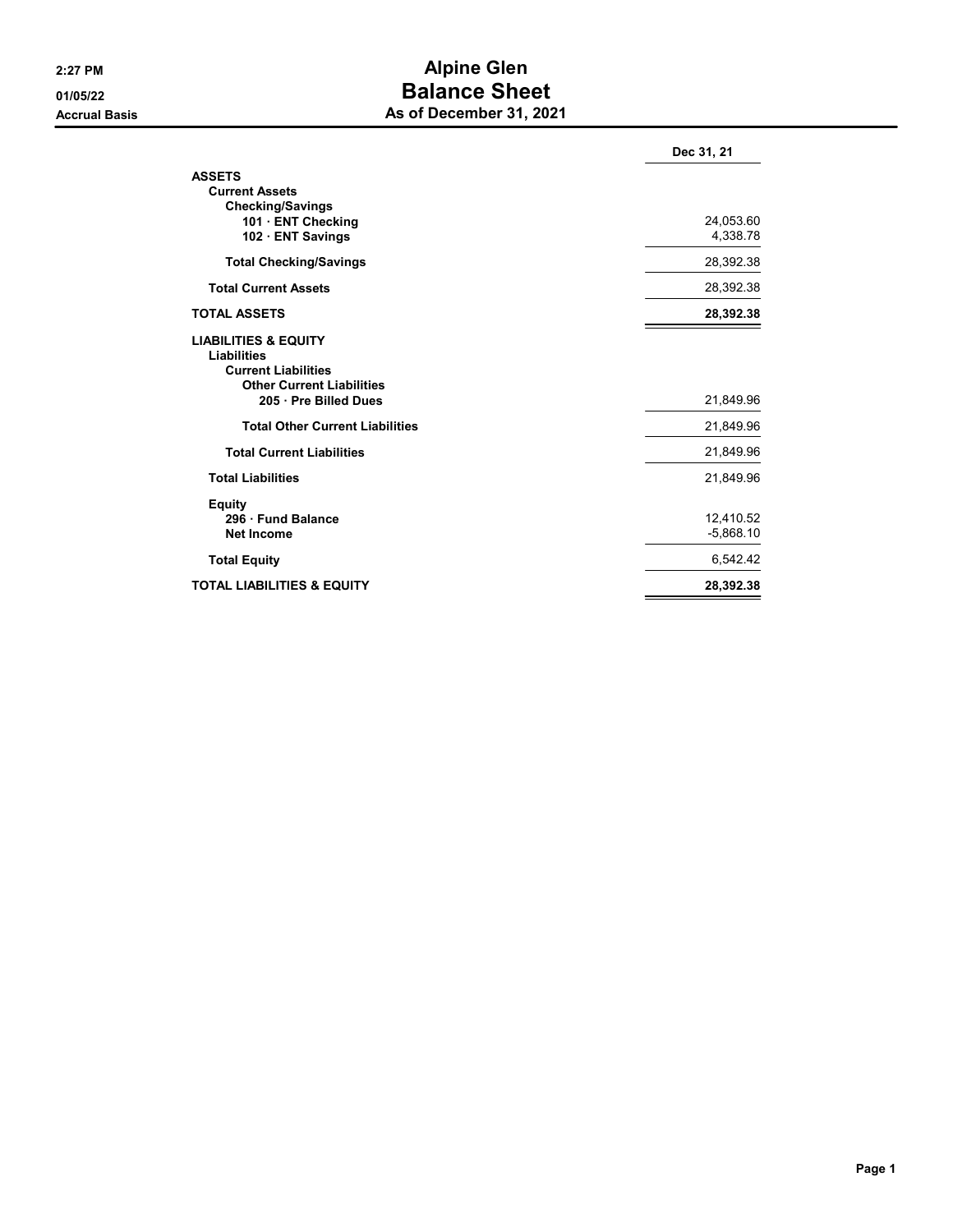## 2:34 PM **Angelstone Street** 01/05/22 Balance Sheet As of December 31, 2021

|                                                                                                                                          | Dec 31, 21            |
|------------------------------------------------------------------------------------------------------------------------------------------|-----------------------|
| <b>ASSETS</b><br><b>Current Assets</b><br><b>Checking/Savings</b><br>103 · ENT Checking<br>104 ENT Savings                               | 6,450.47<br>16,420.95 |
| <b>Total Checking/Savings</b>                                                                                                            | 22,871.42             |
| <b>Total Current Assets</b>                                                                                                              | 22,871.42             |
| <b>TOTAL ASSETS</b>                                                                                                                      | 22,871.42             |
| <b>LIABILITIES &amp; EQUITY</b><br>Liabilities<br><b>Current Liabilities</b><br><b>Other Current Liabilities</b><br>205 · Prebilled Dues | 3,750.00              |
| <b>Total Other Current Liabilities</b>                                                                                                   | 3,750.00              |
| <b>Total Current Liabilities</b>                                                                                                         | 3,750.00              |
| <b>Total Liabilities</b>                                                                                                                 | 3,750.00              |
| <b>Equity</b><br>296 · Fund Balance<br><b>Net Income</b>                                                                                 | 16,776.01<br>2,345.41 |
| <b>Total Equity</b>                                                                                                                      | 19,121.42             |
| <b>TOTAL LIABILITIES &amp; EQUITY</b>                                                                                                    | 22,871.42             |
|                                                                                                                                          |                       |